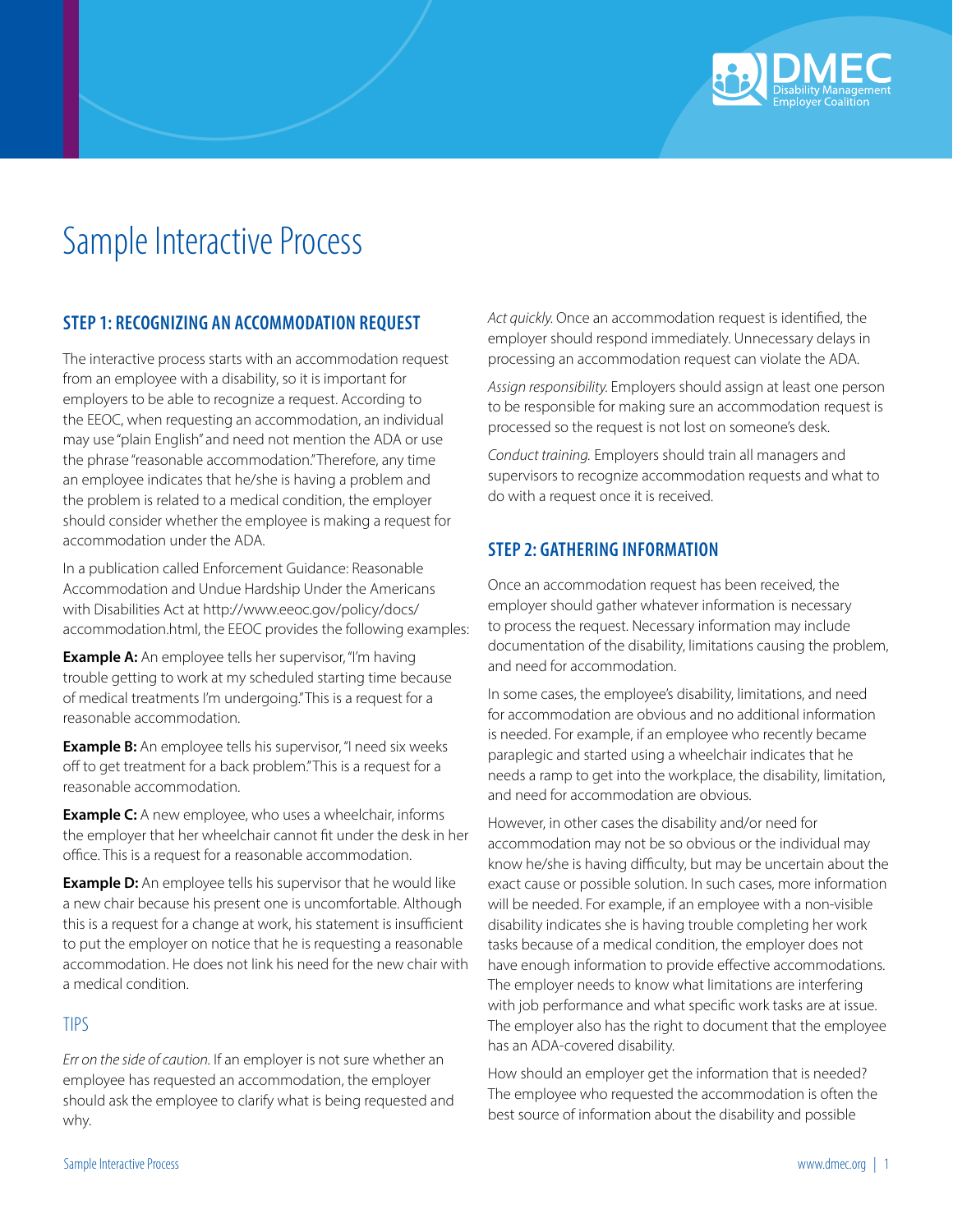accommodations. If the employee cannot provide the necessary information, or the employer wants medical documentation, then gathering medical documentation is the next step. Under the ADA, when an employee requests an accommodation and the disability and need for accommodation are not obvious, then the employer can request medical documentation to help determine whether the employee has a disability and needs the requested accommodation.

The important thing for employers to remember is not to ask for too much information. For instance, asking an employee to sign a blanket release for all medical records because the employee requested an accommodation would be beyond the scope of necessity. Another example of too much information would be asking an employee with multiple sclerosis for a list of all medications she takes when all she asked for as far as an accommodation was flexible breaks due to fatigue. In this case her medications have nothing to do with her accommodation request, so the employer does not have a legitimate reason to ask for the list of medications. Finally, requiring medical information about an employee's psychiatric impairment when the employee asks for an accommodation for her motor impairment would also be considered "too much information." Medical documentation should be limited to the specific impairment that is creating the need for accommodation.

For more information, see *Medical Inquiry in Response to an Accommodation Request* at http://AskJAN.org/media/Medical. htm.

In light of the ADAAA, many employers are streamlining, or bypassing, their procedures for determining whether employees meet the definition of disability. For employers who are still struggling with the new definition, see *How to Determine Whether a Person Has a Disability under the Americans with Disabilities Act Amendments Act (ADAAA)* at http://AskJAN.org/ corner/vol05iss04.htm.

### TIPS

*Find out the limitation and problem.* In most cases, to find effective accommodations employers need to know what limitation is causing what problem so this is usually a good place to start.

*Get information from the employee when possible.* Employees with disabilities are familiar with their limitations and often know what accommodations will work best for them.

*Remember ADA rules for medical inquiries.* A good policy for employers is to only ask for what is absolutely necessary. Asking for all medical records will rarely, if ever, meet this test.

*Streamline procedures for determining disability.* The ADAAA greatly expanded the definition of disability, so employers should not request a lot of medical documentation or spend a lot of

time determining whether an employee meets the definition.

## **STEP 3: EXPLORING ACCOMMODATION OPTIONS**

Once the employer has gathered all necessary information, the employer is ready to explore accommodation options. At this step, employers should be open to new ideas and new ways of doing things. This is the time to brainstorm and consider what might work.

Again, the employee who requested the accommodation is a good place to start, so employers should always invite the employee to suggest accommodations. If more accommodation ideas are needed, the employer can ask the employee's medical provider for ideas—in some cases medical professionals are able to suggest effective accommodations. In other cases, they may not be able to suggest ideas but may be able to say whether ideas under consideration will help overcome the employee's limitations.

If still more ideas are needed, the employer should consult with outside resources such as JAN, vocational rehabilitation, rehabilitation engineers, and disability-related organizations. Remember when consulting with outside resources, employers must comply with the confidentiality rules of the ADA. One good approach is to withhold the employee's name and identifying information from outside resources.

### TIPS

*Keep an open mind.* Accommodations are about doing things differently to help overcome disability- related limitations, so keep an open mind when exploring accommodation options.

*Invite the employee to suggest accommodations.* The employee who requested the accommodation may have some good accommodation ideas, but may be hesitant to bring them up without being asked to do so.

*Ask the employee's medical provider for ideas.* Some medical professionals will brainstorm accommodation ideas with employers.

*Use resources such as JAN when needed.* JAN is a free, national resource for employers who are seeking help coming up with accommodation ideas. For more information, visit AskJAN.org.

### **STEP 4: CHOOSING AN ACCOMMODATION**

Once accommodation options have been explored, the employer must choose what accommodation to implement. If there is more than one option, the employer should consider the preference of the employee. However, the employer gets to